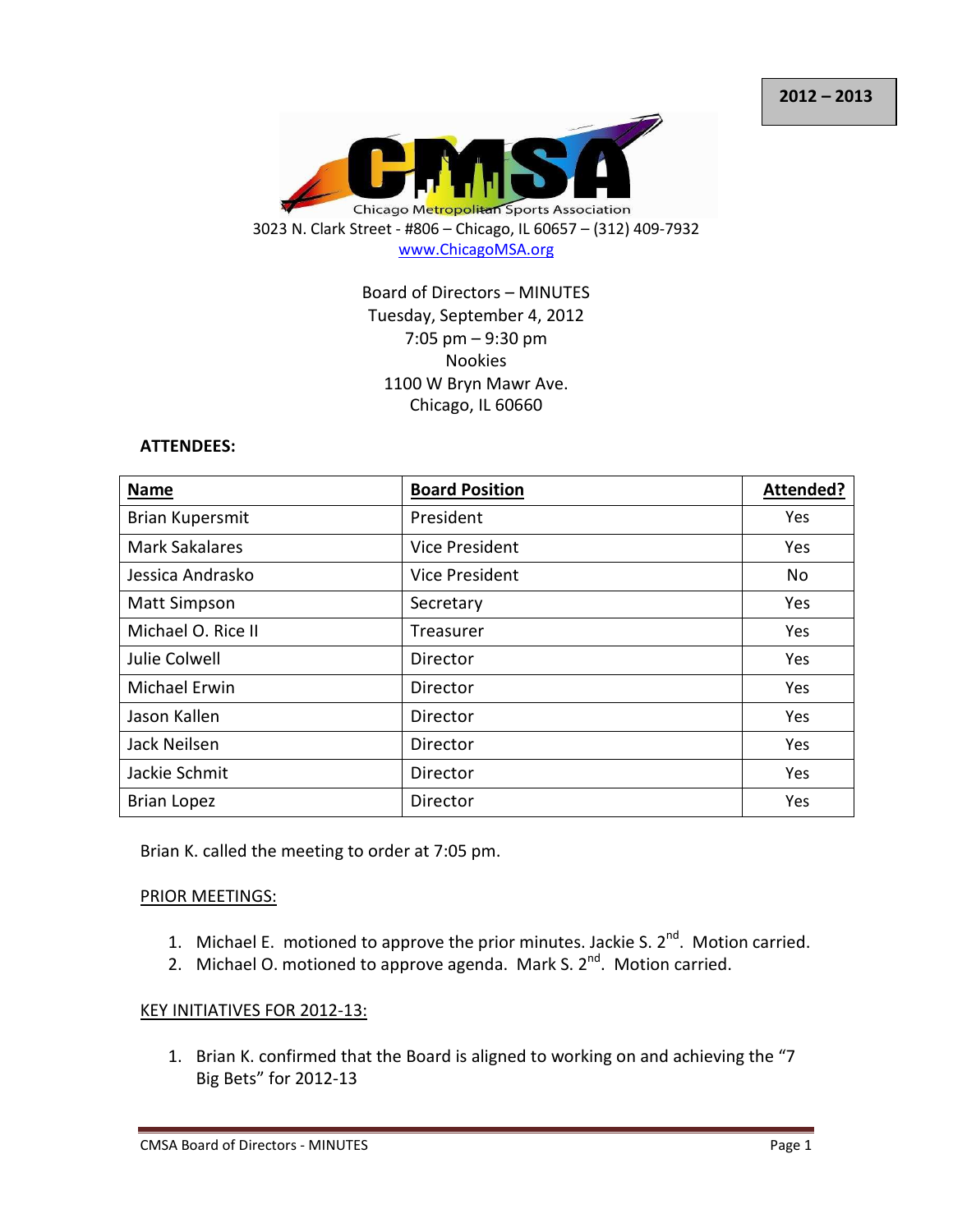- 2. The owners of each initiative gave an overview of the following:
	- a) Activities/accomplishments since last meeting
	- b) How do we measure success?
	- c) Resources needed
	- d) What's the objective?
	- e) What are the key strategies?
	- f) Key plan details
- 3. Marketing: (Jason K., Brian K.)
	- a) Ran bookend ads in the WCT. Participated in Love Fest/Black Man's Gay Caucus with a booth. 30 people signed up to receive more information about CMSA.
	- b) Online metrics, perception survey (before/after)
	- c) \$20,000 budget
	- d) Build CMSA membership
	- e) Increased advertising, social media presence, expand geography and target market
	- f) See attached hand out for plan details
- 4. Communication: (Michael E., Brian K.)
	- a) Increased "likes" on Facebook page, developed new CMSA Facebook page.
	- b) Perception survey, Facebook friend goal
	- c) Board's support, like Facebook page
	- d) Encourage free exchange of ideas and information.
	- e) Internal CMSA Communication: keep entire membership informed, more transparency. External CMSA Communication: promote CMSA
	- f) See attached hand out for plan details
- 5. Charity: (Brian L., Julie C.)
	- a) Brainstormed on possible charities
	- b) Participation
	- c) TBD
	- d) Create a partnership with 1 or 2 charities
	- e) Help the community, help members connect with a charity, encourage our members to go to charity events
	- f) Establish relationship with a few charities. Survey membership, suggest 6 charities, 3 for outreach, 3 for events. Have fundraising events, not CMSA funds.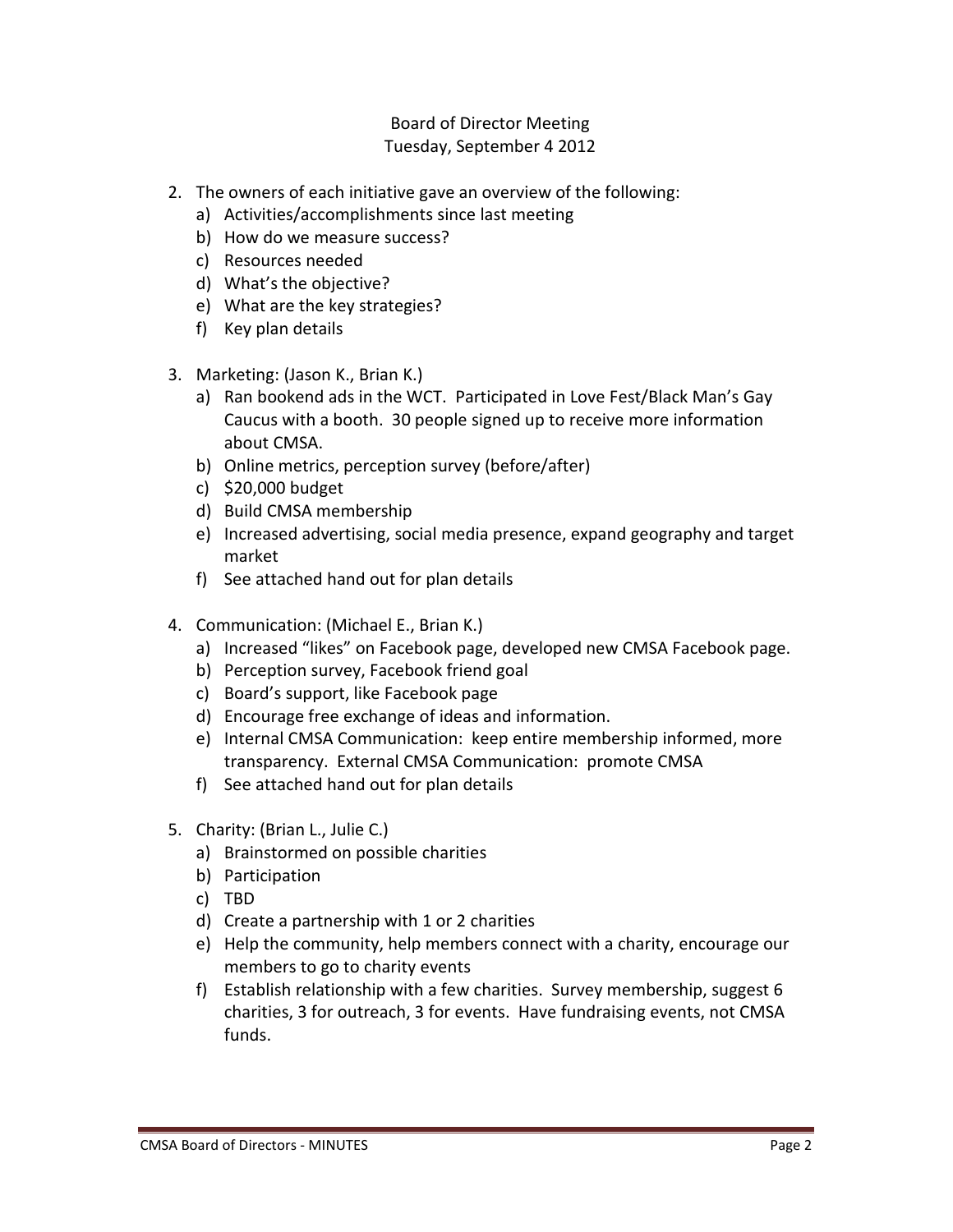- 6. Social: (Brian L., Julie C., Jack N., Mark S.)
	- a) TBD
	- b) TBD
	- c) TBD
	- d) Balance social and sports, bridge across sports and gender lines
	- e) Create more social events
	- f) Plan 3-4 social events per year. 2 will be open parties, 1 will be the women's party. Plan other events besides traditional parties, i.e. scavenger hunt etc.
- 7. New Sports: (Michael R., Jess A.)
	- a) Developing survey for membership interest in new sports
	- b) TBD
	- c) TBD
	- d) Use new sports to extend reach of CMSA
	- e) Expand sports to suburbs, add new sports
	- f) See attached hand out for key plan details
- 8. Improve Registration
	- a) Streamlined registration to allow players to register for CMSA and a sport in one transaction
	- b) Measure with reduced transaction fees
	- c) TBD
	- d) The objective is to improve the registration experience
	- e) Remove key process dissatisfaction
	- f) See attached hand out for key plan details
- 9. Help Run Sports Better: (Matt S. Michael R., Mark S.)
	- a) TBD
	- b) Survey at end of a sports season. We will implement with Men's Flag Football
	- c) Participation by board members as sports liaisons
	- d) Objective is to improve operation of sports
	- e) Each sport to have documented rules and regulations
	- f) See attached hand out for key plan details

#### TREASURER'S REPORT:

- 1. Michael R. reviewed the treasurer's report.
- 2. We are down about 130 members since last year at this time. Some CMSA membership money was under individual sports, Michael is separating them.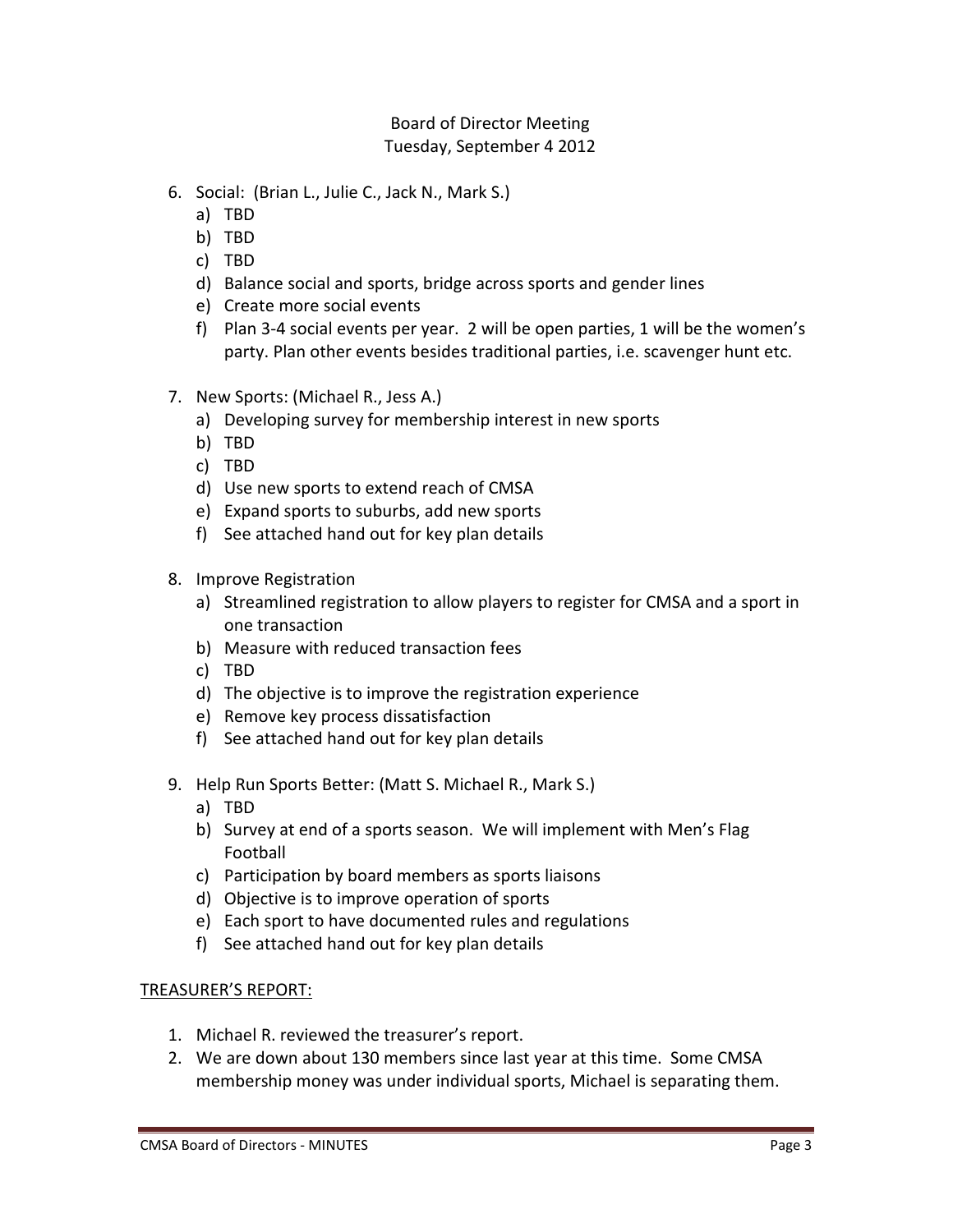- 3. Sport surpluses had been put in CMSA's general fund. They are now separated.
- 4. Mark S. motioned to approve treasurer's report, Matt S. 2<sup>nd</sup>. Motion carried

## CMSA BUDGET:

- 1. We will hold approximately \$100,000 in our general fund. The intention is for this money to be used for unforeseen conditions at our peak cash flow periods.
- 2. Jason K. asked that references to specific media outlets be renamed tactical media vehicle.
- 3. Michael R. motioned to approve budget, Brian K.  $2^{nd}$ . Motion carried.

# COMPLIMENTARY MEMBERSHIPS:

- 1. Veronica Pena, Jen Nyhius, and Alissa Sharp were nominated for complimentary memberships due to their key assistance with individual league operations.
- 2. Mark S. motioned to approve, Brian K. 2<sup>nd</sup>. Motion carried

# FALL SPORTS:

1. 5 sports are starting soon. More updates will be given at the next board meeting.

### STORAGE LOCKER:

- 1. We now have a larger storage locker for off season storage
- 2. We have a 24 hour window to move.
- 3. Mark, Julie C., and Jack N. will help move this Friday.
- 4. Mark will add the 5 executives names to the account

### ELECTIONS:

- 1. There were (4) recent elections with the following results:
	- a) Women's Softball: Courtney Roberts
	- b) Open Soccer (all 3 leagues): Jonathon Bloomfield
	- c) Kickball: ???
	- d) Women's Soccer: ???
- 2. Badminton: (2 year term)
	- a) Nominations close 9/11/12
	- b) Statements from candidates due 9/17/12
	- c) Voting opens 9/25/12.